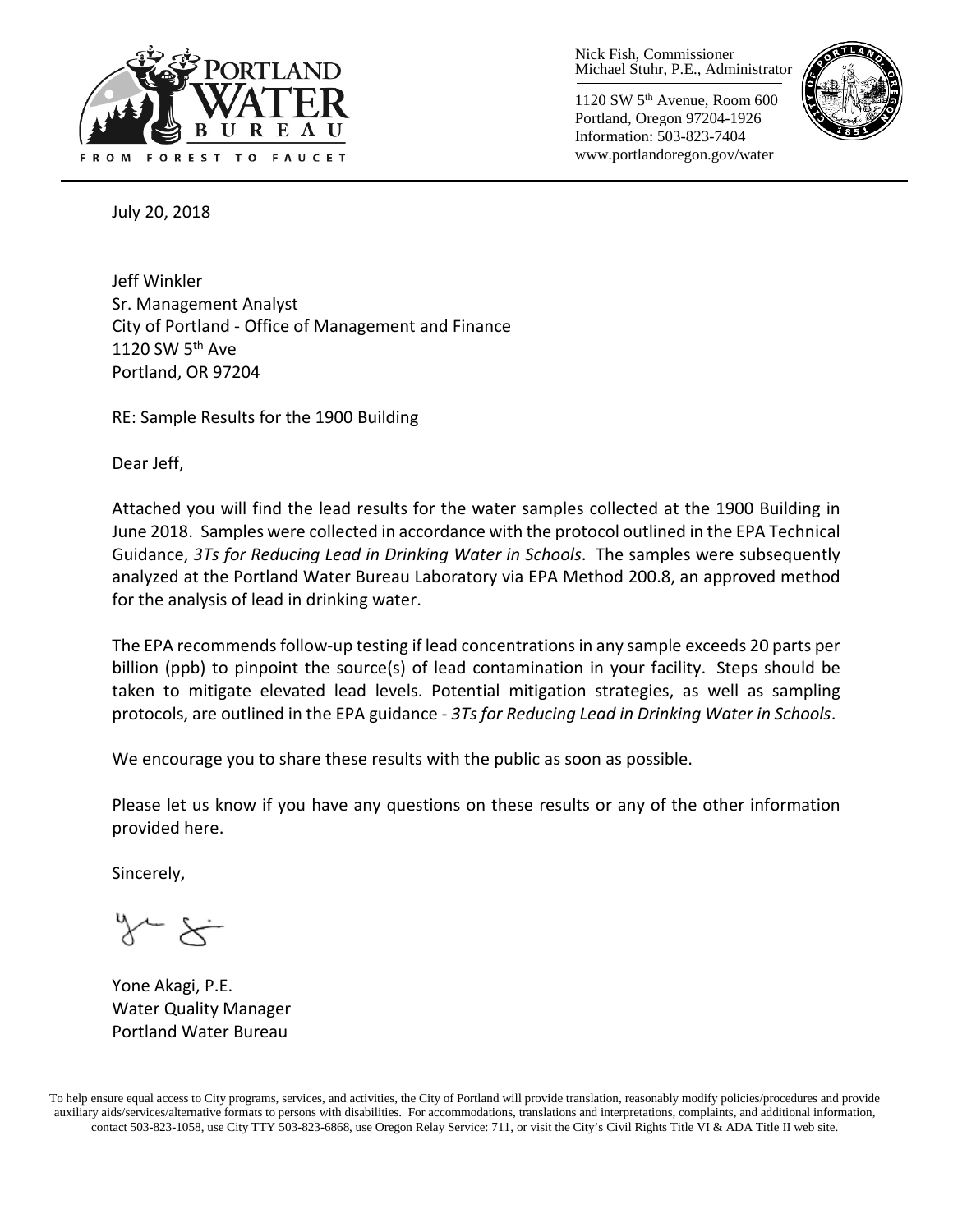

## **Portland Water Bureau Laboratory Report**

**OR 100014**

## **1900 Building**

| <b>PWB</b> |                                              | Date             | <b>Time</b>      | Lead   |
|------------|----------------------------------------------|------------------|------------------|--------|
|            | <b>Sample ID   Location Description</b>      | <b>Collected</b> | <b>Collected</b> | (ppb)  |
|            | BC06954   FL1- LOBBY- DRINKING FOUNTAIN LEFT | 6/7/2018         | 6:20:00 AM       | 0.15   |
| BC06955    | <b>FL1-LOBBY-DRINKING FOUNTAIN RIGHT</b>     | 6/7/2018         | 6:20:00 AM       | 0.063  |
| BC06956    | FL1- SUNNYS ESPRESSO- KITCHEN SINK LEFT      | 6/7/2018         | 6:12:00 AM       | 0.19   |
| BC06957    | FL1- SUNNYS ESPRESSO- COFFEE HOT TAP         | 6/7/2018         | 6:13:00 AM       | 0.28   |
| BC06958    | FL1- SUNNYS ESPRESSO- KITCHEN SINK RIGHT     | 6/7/2018         | 6:11:00 AM       | 0.18   |
| BC06959    | FL1- SUNNYS ESPRESSO- ICE MACHINE            | 6/7/2018         | 6:14:00 AM       | < 0.05 |
| BC06960    | FL1- BREAK ROOM- KITCHEN SINK                | 6/7/2018         | 6:23:00 AM       | 0.14   |
| BC06961    | FL2- HALLWAY- DRINKING FOUNTAIN LEFT         | 6/7/2018         | 6:31:00 AM       | < 0.05 |
| BC06962    | FL2- HALLWAY- DRINKING FOUNTAIN RIGHT        | 6/7/2018         | 6:32:00 AM       | < 0.05 |
| BC06963    | FL2- HALLWAY- FOUNTAIN BOTTLE FILLER         | 6/7/2018         | 6:33:00 AM       | < 0.05 |
| BC06964    | <b>FL2- BREAKROOM- WATER COOLER</b>          | 6/7/2018         | 6:35:00 AM       | < 0.05 |
| BC06965    | FL2- BREAKROOM- KITCHEN SINK                 | 6/7/2018         | 6:37:00 AM       | 0.15   |
| BC06966    | FL2- BREAKROOM- KITCHEN SINK HOT TAP         | 6/7/2018         | 6:36:00 AM       | 0.1    |
| BC06967    | FL3- HALLWAY- DRINKING FOUNTAIN LEFT         | 6/28/2018        | 5:43:00 AM       | < 0.05 |
| BC06968    | FL3- HALLWAY- DRINKING FOUNTAIN RIGHT        | 6/28/2018        | 5:42:00 AM       | < 0.05 |
| BC06969    | FL3- HALLWAY- FOUNTAIN BOTTLE FILLER         | 6/28/2018        | 5:41:00 AM       | < 0.05 |
| BC06970    | FL3- BTS BREAKROOM- KITCHEN SINK             | 6/7/2018         | 6:50:00 AM       | 0.49   |
| BC06971    | FL3- BTS BREAKROOM- WATER COOLER             | 6/7/2018         | 6:50:00 AM       | 0.36   |
| BC06972    | FL3- BREAKROOM KTICHEN SINK                  | 6/7/2018         | 6:46:00 AM       | 0.91   |
| BC06973    | <b>FL3- BREAKROOM KITCHEN SINK HOT TAP</b>   | 6/7/2018         | 6:46:00 AM       | 0.21   |
| BC06974    | FL4- HALLWAY- DRINKING FOUNTAIN LEFT         | 6/7/2018         | 7:01:00 AM       | < 0.05 |
| BC06975    | FL4- HALLWAY- DRINKING FOUNTAIN RIGHT        | 6/28/2018        | 5:48:00 AM       | < 0.05 |
| BC06976    | FL4- HALLWAY- FOUNTAIN BOTTLE FILLER         | 6/28/2018        | 5:47:00 AM       | < 0.05 |
| BC06977    | FL4- BREAKROOM- WATER COOLER                 | 6/7/2018         | 6:58:00 AM       | < 0.05 |
| BC06978    | FL4- BREAKROOM- KITCHEN SINK                 | 6/7/2018         | 6:56:00 AM       | < 0.05 |
| BC06979    | FL4- BREAKROOM- KITCHEN SINK HOT TAP         | 6/7/2018         | 6:57:00 AM       | < 0.05 |
| BC06980    | FL5- HALLWAY- DRINKING FOUNTAIN LEFT         | 6/7/2018         | 7:12:00 AM       | 1.02   |
| BC06981    | FL5- HALLWAY- DRINKING FOUNTAIN RIGHT        | 6/7/2018         | 7:13:00 AM       | 0.11   |
| BC06982    | FL5- HALLWAY- FOUNTAIN BOTTLE FILLER         | 6/7/2018         | 7:14:00 AM       | < 0.05 |
| BC06983    | FL5- BREAKROOM- WATER COOLER                 | 6/7/2018         | 7:09:00 AM       | < 0.05 |
| BC06984    | FL5- BREAKROOM- KITCHEN SINK                 | 6/7/2018         | 7:08:00 AM       | 0.43   |
| BC06985    | FL5- BREAKROOM- KITCHEN SINK HOT TAP         | 6/7/2018         | 7:08:00 AM       | 0.16   |
| BC06986    | FL6- HALLWAY- DRINKING FOUNTAIN LEFT         | 6/7/2018         | 7:26:00 AM       | < 0.05 |
| BC06987    | FL6- HALLWAY- DRINKING FOUNTAIN RIGHT        | 6/7/2018         | 7:27:00 AM       | < 0.05 |
| BC06988    | FL6- HALLWAY- FOUNTAIN BOTTLE FILLER         | 6/7/2018         | 7:27:00 AM       | < 0.05 |
| BC06989    | FL6- MOTHERS ROOM SINK                       | 6/7/2018         | 7:21:00 AM       | 0.7    |
| BC06990    | FL6- BREAKROOM- WATER COOLER                 | 6/28/2018        | 5:54:00 AM       | < 0.05 |